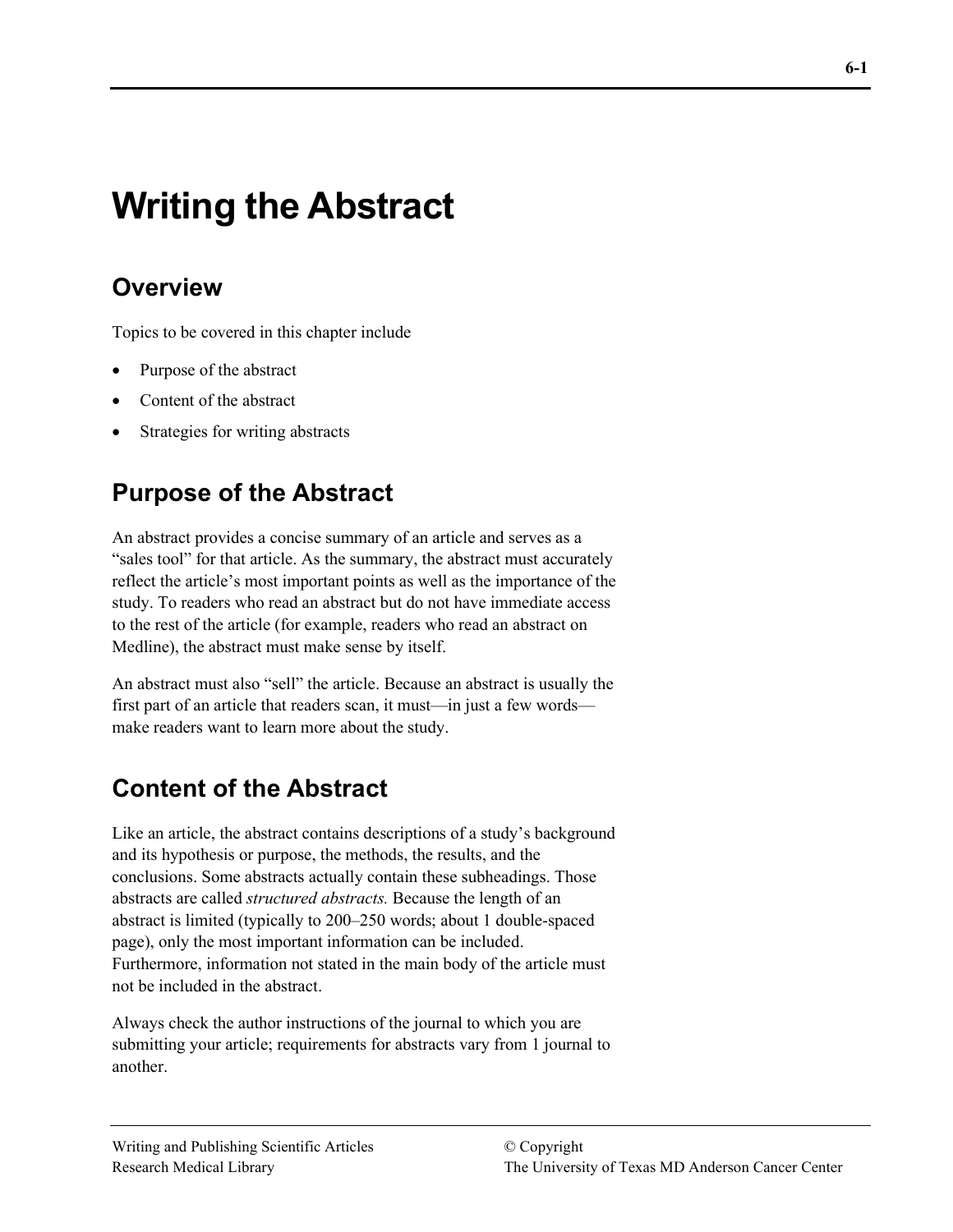**Note:** The use of abbreviations in abstracts should be limited, and all abbreviations should be defined at first mention (in the abstract and then again in the body of the article).

Most abstracts include the elements listed below. The suggested number of sentences is shown after each element.

- Background
	- Rationale for study, including gap in knowledge *(1 or 2 sentences)*
	- Hypothesis or purpose statement *(1 sentence)*
- Methods *(usually 1 to 3 sentences)*
- Results *(usually 3 or 4 sentences)*
- Conclusions, including implications *(1 or 2 sentences)*

To construct your abstract, write a sentence or sentences for each element, in the order shown. (**Tip:** You can sometimes use sentences from the main body of your article instead of writing new sentences.) Details about each element are given below.

#### **Background/Hypothesis**

The first few sentences of your abstract should give the basic background information that led to the development of your study, including the rationale. Be sure to mention the gap in knowledge that your study was designed to fill. Clearly state the hypothesis or purpose of the study. This statement should be as specific as possible and should mirror the hypothesis or purpose statement given in the Introduction section of the article. (In fact, the hypothesis or purpose statement in the abstract can be identical to the hypothesis or purpose statement in the Introduction.)

#### **Methods**

The methods section of an abstract describes the experimental approach used and explains what was done to achieve the stated purpose. In a basic science article, describe the materials used (for example, cell lines) and kinds of experiments conducted, in chronological order, and tell what each was designed to show. In a clinical article, describe the patients, interventions, and primary end points of the study. Do not use brand names of equipment, reagents, or drugs unless your study was designed to test or compare specific brands. Use generic names instead.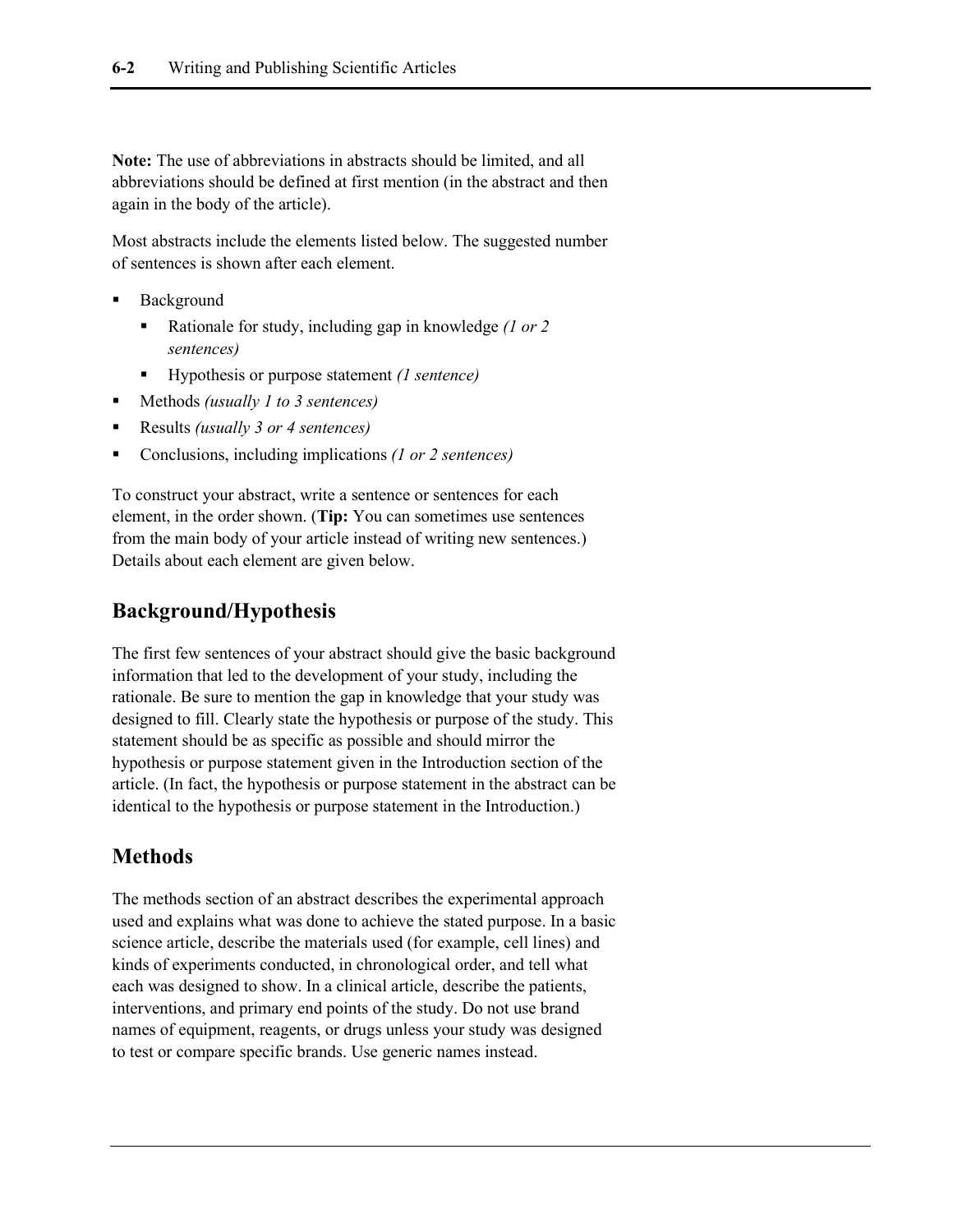Experiments and interventions are usually described only briefly, to save space. However, be sure to include a method for each result presented in your abstract. Working backward from the results in your abstract can help you determine what methods to include. Also, be sure to specify which techniques you used. For example, rather than simply saying that you analyzed protein levels, which can be done by more than one technique, it is more informative to specify that you performed Western blotting.

#### **Results**

The next few sentences of the abstract should state your most important findings. Be sure to give a result for each method described in the abstract. The results can be summarized using mean or median values, if appropriate, but should be described in enough detail to support your conclusion. As with the methods, working backward (in this case, from your conclusion) can help you determine what results to include.

#### **Conclusions**

The final sentences of the abstract should state the conclusions drawn from your most important results and the implications of your results. (It is not enough to just summarize your results.) The conclusions must be supported by the results described in the abstract and should relate to your study's hypothesis or specific purpose. The chapter "Writing the Discussion Section" describes how to identify and state the implications of your findings. Please ensure that the conclusions and implications of your study in the conclusion section of your abstract are the same as the conclusions and implications stated in your Discussion section. (The statements about the implications in the 2 parts of the paper do not have to match word for word but should be consistent.)

#### **Activity 1**

#### **Stating an Abstract's Conclusions and Implications**

The abstract on page 6-9 contains all the information needed to write the Conclusions section. Read the entire abstract and write 1 sentence stating the study's conclusions and 1 sentence stating an implication of the conclusions. A possible solution will be handed out after the discussion.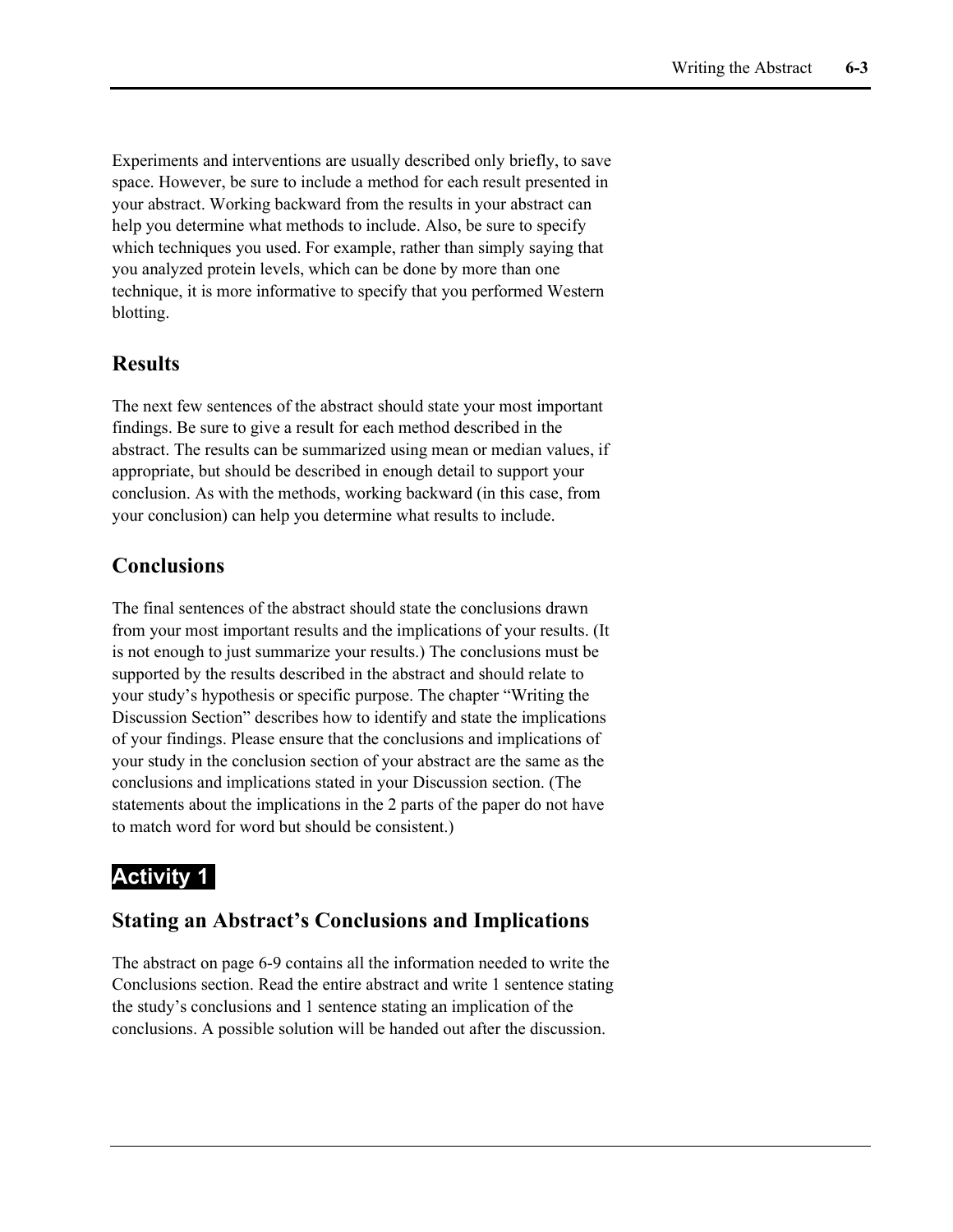### **Examples of Well-Written Abstracts and Abstracts Needing Improvement**

At the end of this chapter are 2 abstracts, each with a poorly written version ("Example of an Abstract Needing Improvement [Basic Science Study]" and "Example of an Abstract Needing Improvement [Clinical Study]") and a revised version ("Example of a Well-Written Abstract [Basic Science Study]" and "Example of a Well-Written Abstract [Clinical Study]"). How the well-written examples fit the model of a good abstract is indicated on each well-written example, and how the other examples could be improved is indicated on them.

### **Strategies for Writing Abstracts**

Many people write the abstract last; with this approach, you can choose the most important sentences from the article, put them together, and then polish the final product. Some people write the abstract first and then expand it into the rest of the article. (If you write the abstract first, be sure to check it carefully after the article has been written information in a manuscript often changes between the first draft and the final version.)

Using the structured abstract format when you are drafting your abstract will help ensure that you include all the required elements and present them in the correct order. This format also helps readers who wish to scan rapidly for the most important information. You can remove the headings later if they are not used by the particular journal to which you plan to submit your article.

### **Activity 2**

#### **Writing the First Draft of Your Abstract**

Please write either a draft of no more than 250 words or an informal outline for the abstract of a paper on your current research. Use the structured abstract format with the following subheadings: Background, Methods, Results, and Conclusion. Be sure to clearly state your hypothesis or purpose statement, and remember to briefly state the implications of your results at the end of the abstract. We will discuss 1 or more in class if time is available. If yours is not discussed, we will be happy to review it after class. Please put your name on it and give it to an instructor.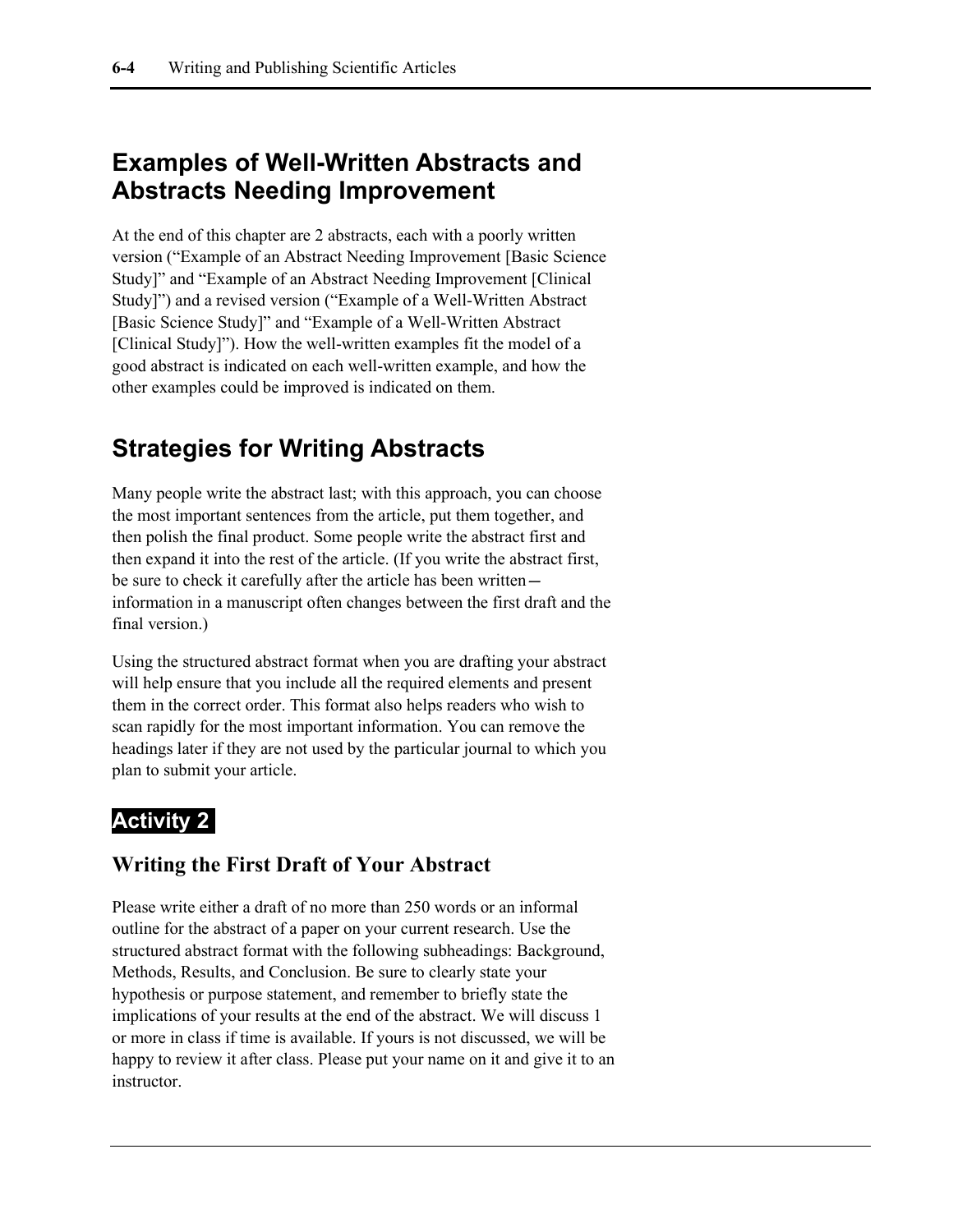### **Example of an Abstract Needing Improvement (Basic Science Study)**

#### *The following abstract could be improved:*

Prostate cancer is a leading cause of death in the United States. However, the underlying cause of this disease is poorly understood. Inorganic arsenic is a toxic metalloid long known to be carcinogenic to humans, especially to tissues such as lung, skin, bladder, and liver. Several previously published epidemiologic studies have shown an association between arsenic exposure and prostate cancer. This study was designed to determine whether the nontumorigenic human prostate epithelial cell line RWPE-1 could be malignantly transformed in vitro by arsenite. RWPE-1 cells were derived from normal human prostate epithelium, were immortalized with human papillomavirus 18, and are nontumorigenic. RWPE-1 cells were continuously exposed to 5 µM arsenite and monitored for signs of transformation, assessed as changes in matrix metalloproteinase-9 levels. For up to 29 weeks, cells were cultured continuously in keratinocyte serum-free medium supplemented with 50  $\mu$ g/ml bovine pituitary extract, 5 ng/ml epidermal growth factor, antibiotics, and 5 µM sodium arsenite. Parallel cultures maintained in arsenite-free medium served as passage-matched controls. Cells were passaged weekly, with new cultures seeded with  $1 \times 10^6$  cells in 75-cm<sup>2</sup> flasks. After 29 weeks of exposure, the arsenite-exposed RWPE-1 cells (referred to as CAsE-PE cells) showed a marked increase in matrix metalloproteinase-9 secretion, a common finding in prostate malignancies. Malignant transformation was confirmed when CAsE-PE cells produced aggressive undifferentiated malignant epithelial tumors in nude mice. Within 10 weeks, 5 of 5 mice inoculated with the CAsE-PE cells developed tumors, whereas none of 5 mice inoculated with the control RWPE-1 cells developed tumors ( $P = 0.008$ ). The tumors stained positive for human prostate-specific antigen on histopathologic examination, thus confirming their origin. Thus, our results show that RWPE-1 cells showed a marked increase in matrix metalloproteinase-9 secretion.

Adapted from the well-written abstract in Achanzar WE et al. Inorganic arsenite-induced malignant transformation of human prostate epithelial cells. J Natl Cancer Inst 94:1888–1891, 2002.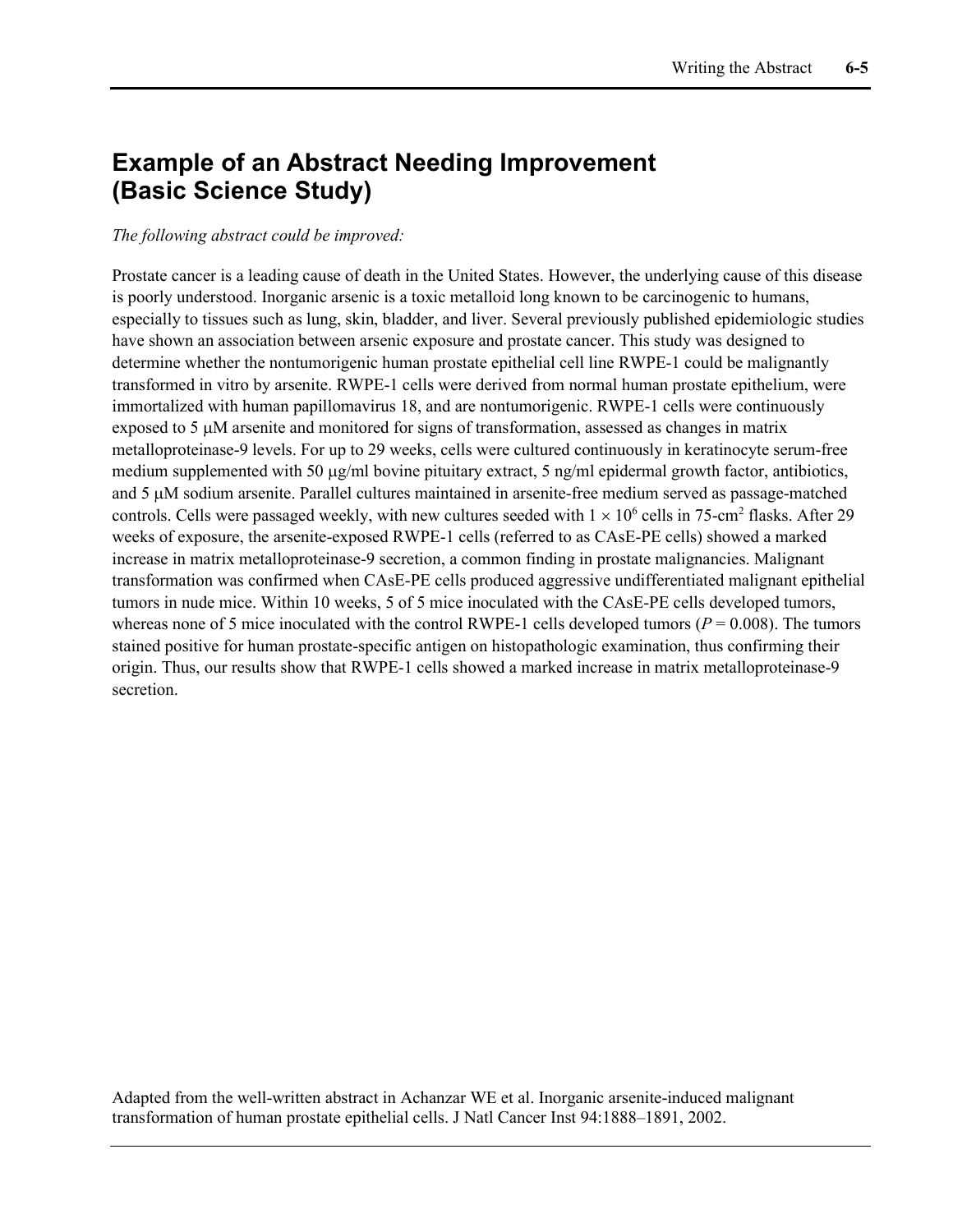#### **Example of a Well-Written Abstract (Basic Science Study)**

*The following abstract is well written:*

Although several epidemiologic studies have shown an association between arsenic exposure and prostate cancer, it is still not known whether human prostate epithelial cells are directly susceptible to arsenic-induced transformation. This study was designed to determine whether the nontumorigenic human prostate epithelial cell line RWPE-1 could be malignantly transformed in vitro by arsenite. RWPE-1 cells were continuously exposed to 5 µM arsenite for up to 29 weeks and monitored for signs of transformation. Increase in matrix metalloproteinase-9 levels, a common finding in prostate malignancies, was considered indicative of transformation. The arsenite-exposed RWPE-1 cells (referred to as CAsE-PE cells) were then injected into nude mice, which were monitored for tumor growth for 10 weeks. To confirm the origin of resulting tumors, tumor sections were stained for human prostate–specific antigen by immunohistochemical analysis. After 29 weeks of exposure, the CAsE-PE cells showed a marked increase in matrix metalloproteinase-9 secretion. Malignant transformation was confirmed when CAsE-PE cells produced aggressive undifferentiated malignant epithelial tumors in nude mice. The tumors stained positive for human prostate–specific antigen, confirming their origin. Thus, RWPE-1 cells can be malignantly transformed by arsenite. This is the first report of arsenite-induced malignant transformation of a human epithelial cell line, and our study provides an important in vitro model for identifying the mechanisms underlying arsenic-induced carcinogenesis in humans.

Adapted from Achanzar WE et al. Inorganic arsenite-induced malignant transformation of human prostate epithelial cells. J Natl Cancer Inst 94:1888–1891, 2002. Reprinted with permission.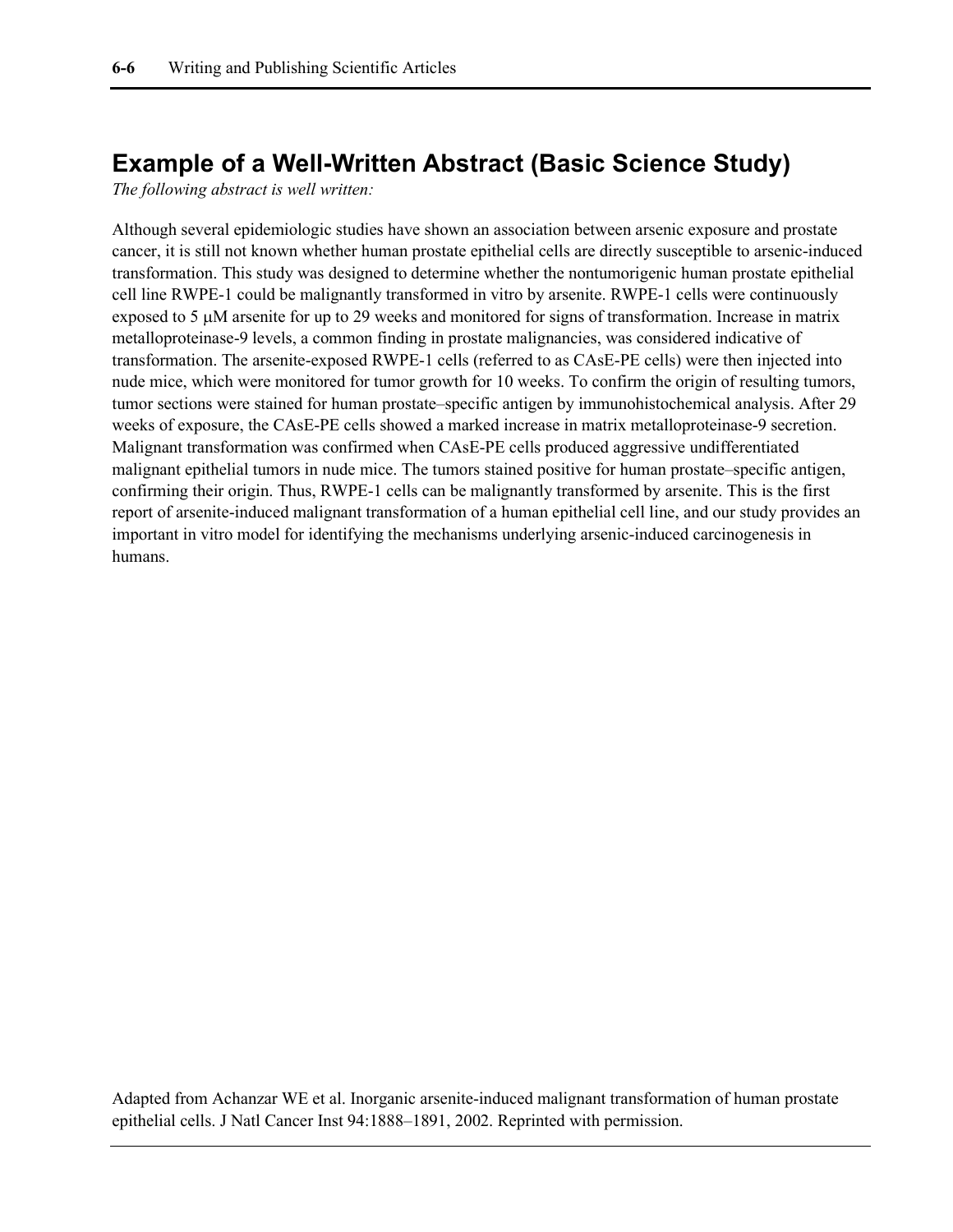### **Example of an Abstract Needing Improvement (Clinical Study)**

*The following abstract could be improved:*

**BACKGROUND:** Colorectal cancer is associated with high mortality. We examined the effects of daily aspirin use on the incidence of colorectal adenomas.

**METHODS:** Between May 15, 1993, and January 10, 2000, patients ranging in age from 30 to 80 years with a history of colorectal cancer were enrolled in the trial. We randomly assigned the 635 eligible patients to receive either aspirin at a daily dosage of 325 mg or placebo. Colonoscopy was performed at recommended intervals or as determined by each patient's own gastroenterologist. Relative risks were adjusted for age, sex, cancer stage, the number of colonoscopic examinations, and the time to a first colonoscopy. The study was terminated early by an independent data and safety monitoring board when statistically significant results were reported during a planned interim analysis.

**RESULTS:** A total of 517 randomized patients had at least 1 colonoscopic examination a median of 12.8 months after randomization. The mean  $(±$  standard deviation) number of adenomas was lower in the aspirin group than in the placebo group  $(0.30 \pm 0.87 \text{ vs. } 0.49 \pm 0.99; P = 0.03 \text{ by the Wilcoxon test})$ . The median size of the largest polyp was similar in the placebo group and the aspirin group (4.0 and 3.5 mm, respectively;  $P =$ 0.85 by the Wilcoxon test). The adjusted relative risk of any recurrent adenoma in the aspirin group, as compared with the placebo group, was 0.65 (95% confidence interval, 0.46–0.91). The time to the detection of a first adenoma was longer in the aspirin group than in the placebo group (hazard ratio for the detection of a new polyp, 0.64; 95% confidence interval, 0.43–0.94; *P* = 0.022).

**CONCLUSIONS:** Aspirin treatment seems to prevent colorectal cancer.

Adapted from the well-written abstract in Sandler RS et al. A randomized trial of aspirin to prevent colorectal adenomas in patients with previous colorectal cancer. N Engl J Med 348:883–890, 2003.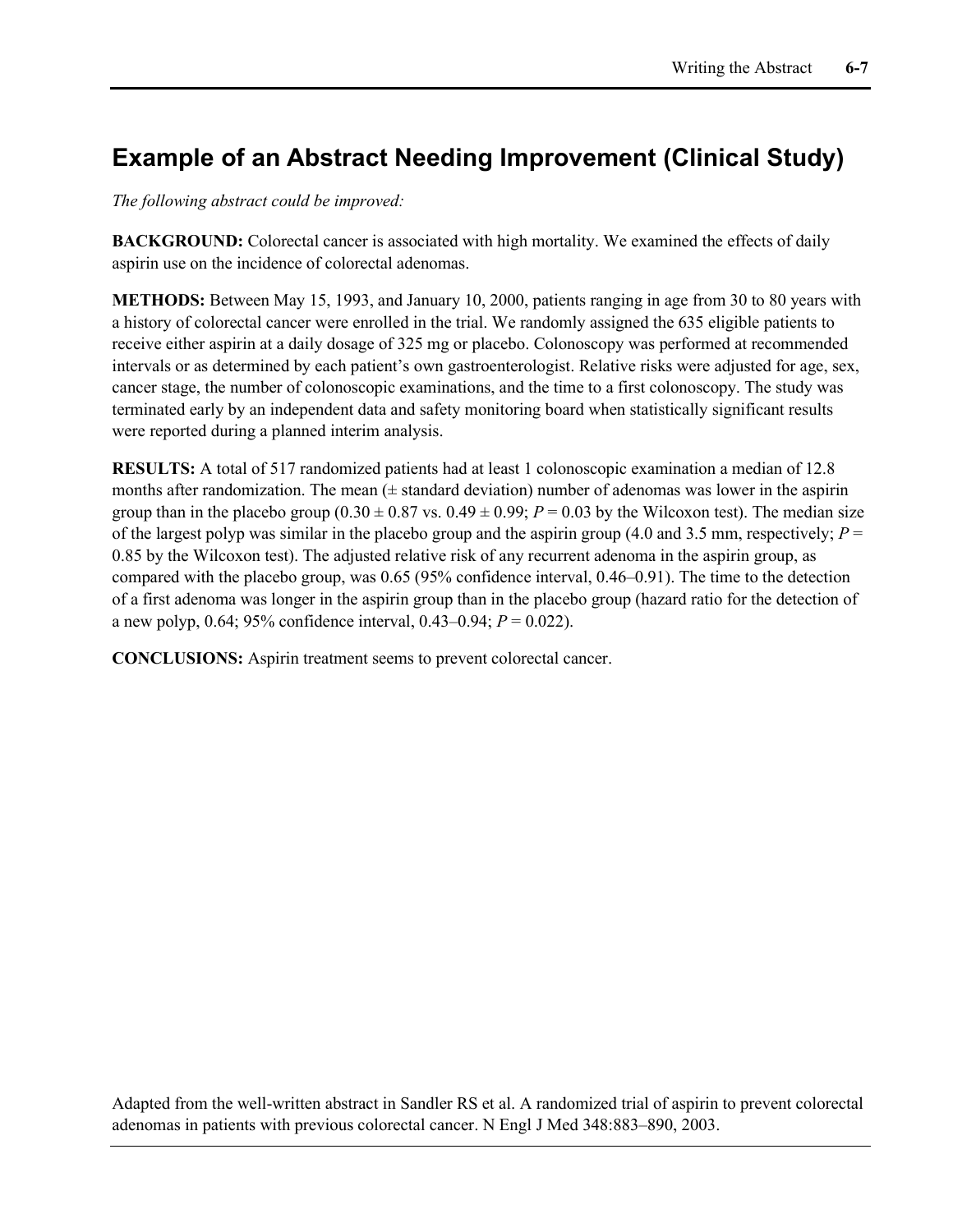### **Example of a Well-Written Abstract (Clinical Study)**

*The following abstract is well written:*

**BACKGROUND:** Previous prevention trials suggest that regular aspirin use decreases the risk of colorectal adenomas, the precursors to most colorectal cancers, but those studies were conducted in average-risk subjects. We conducted a randomized, double-blind trial to determine the effect of aspirin on the incidence of colorectal adenomas in a high-risk group of patients, namely, those with a history of colorectal carcinoma.

**METHODS:** We randomly assigned patients with previous colorectal cancer to receive either aspirin at a daily dosage of 325 mg or placebo. Colonoscopy was performed at recommended intervals or as determined by each patient's own gastroenterologist. We determined the proportion of patients with adenomas, the number of recurrent adenomas, and the time to the development of an adenoma between the time of randomization and subsequent colonoscopic examinations. Relative risks were adjusted for age, sex, cancer stage, the number of colonoscopic examinations, and the time to a first colonoscopy. The study was terminated early by an independent data and safety monitoring board when statistically significant results were reported during a planned interim analysis.

**RESULTS:** A total of 517 randomized patients had at least 1 colonoscopic examination a median of 12.8 months after randomization. One or more adenomas were found in 17% of patients in the aspirin group and 27% of patients in the placebo group ( $P = 0.004$ ). The mean ( $\pm$  standard deviation) number of adenomas was lower in the aspirin group than the placebo group  $(0.30 \pm 0.87 \text{ vs. } 0.49 \pm 0.99; P = 0.003 \text{ by the Wilcoxon})$ test). The adjusted relative risk of any recurrent adenoma in the aspirin group, as compared with the placebo group, was 0.65 (95% confidence interval, 0.46–0.91). The time to the detection of a first adenoma was longer in the aspirin group than in the placebo group (hazard ratio for the detection of a new polyp, 0.64; 95% confidence interval, 0.43–0.94; *P* = 0.022).

**CONCLUSIONS:** Daily use of aspirin is associated with a significant reduction in the incidence of colorectal adenomas in patients with previous colorectal cancer. Our results, together with the strong existing evidence that adenomas are precursors of colorectal cancer, indicate that aspirin use may decrease the risk of colorectal cancer.

Adapted from Sandler RS et al. A randomized trial of aspirin to prevent colorectal adenomas in patients with previous colorectal cancer. N Engl J Med 348:883-890, 2003. Reprinted with permission.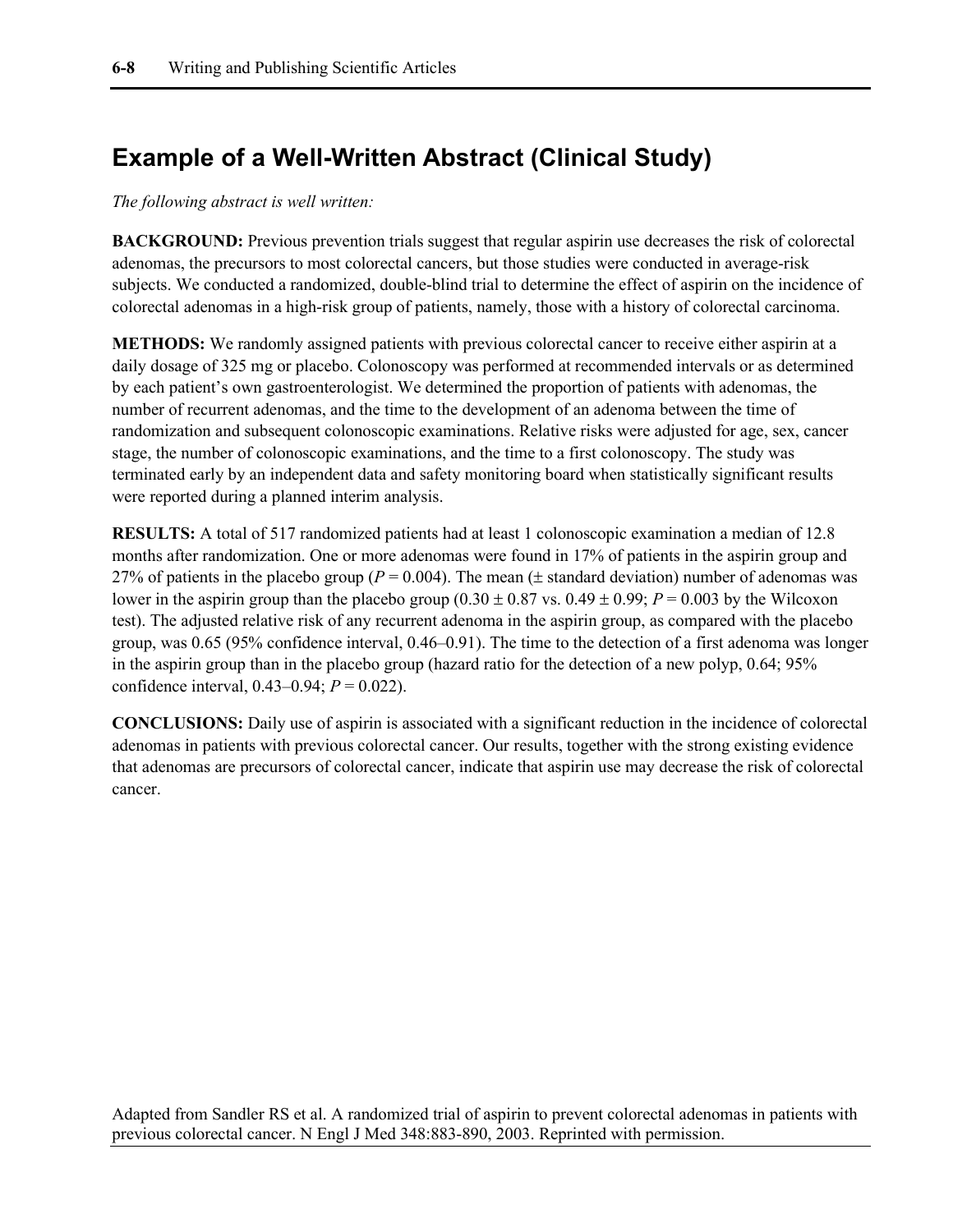#### **Activity 1**

## **Stating an Abstract's Conclusions and Implications**

*When writing your abstract, you must include everything your reader will need to know to understand how you arrived at your conclusions. By the time an author has written the rest of the paper and is writing the abstract, the information may seem so familiar that he or she neglects to mention a vital fact that is necessary for the reader to understand the study or its conclusions. Therefore, when writing the abstract, always ask, "Does the information I've included about the background, methods, and results support my conclusion?" If the answer is no, the logic of your abstract will be flawed.*

*The following structured abstract contains all the information needed to draw a specific conclusion. Read the entire abstract and write a conclusion that is supported by the facts given. Then write a sentence suggesting a possible implication of the study's conclusion.*

*Background:* After the Chernobyl nuclear power plant accident in April 1986, a large increase in the incidence of childhood thyroid cancer was reported in contaminated areas. Most of the radiation exposure to the thyroid was from iodine isotopes, especially <sup>131</sup>I. There is compelling evidence that the observed increase in childhood thyroid cancer is related to the fallout from Chernobyl, but questions remain concerning the magnitude of the thyroid cancer risk associated with these radiation exposures and the role of iodine deficiency in modifying this risk. We carried out a population-based case-control study of thyroid cancer in Belarus and the Russian Federation to evaluate the risk of thyroid cancer after exposure to radioactive iodine in childhood and to investigate environmental and host factors that may modify this risk.

*Methods:* We studied 276 case patients with thyroid cancer through 1998 and 1300 matched control subjects, all aged younger than 15 years at the time of the accident. Individual radiation doses were estimated for each subject based on his or her whereabouts and dietary habits at the time of the accident and in the following days, weeks, and years; subjects' likely stable iodine status at the time of the accident was also evaluated. Data were analyzed by conditional logistic regression using several different models. All statistical tests were two-sided.

*Results:* A strong dose-response relationship was observed between radiation dose to the thyroid received in childhood and thyroid cancer risk ( $P < 0.001$ ). For a dose of 1 Gy, the estimated odds ratio of thyroid cancer varied from 5.5 (95% confidence interval  $\text{[CII]} = 3.1$  to 9.5) to 8.4 (95% CI = 4.1 to 17.3), depending on the risk model. A linear dose-response relationship was observed up to 1.5 to 2 Gy. The risk of radiation-related thyroid cancer was three times higher in iodine-deficient areas (relative risk  $[RR] = 3.2, 95\% \text{ CI} = 1.9 \text{ to } 5.5$ ) than elsewhere. Administration of potassium iodide as a dietary supplement reduced the risk of radiationrelated thyroid cancer by a factor of 3 (RR =  $0.34$ ,  $95\%$  CI = 0.1 to 0.9, for consumption of potassium iodide versus no consumption).

*Conclusions:* [Our results show that ....] [These findings suggest that ....]

Adapted from Cardis E et al. Risk of thyroid cancer after exposure to <sup>131</sup>I in childhood. J Natl Cancer Inst 97:724–732, 2005.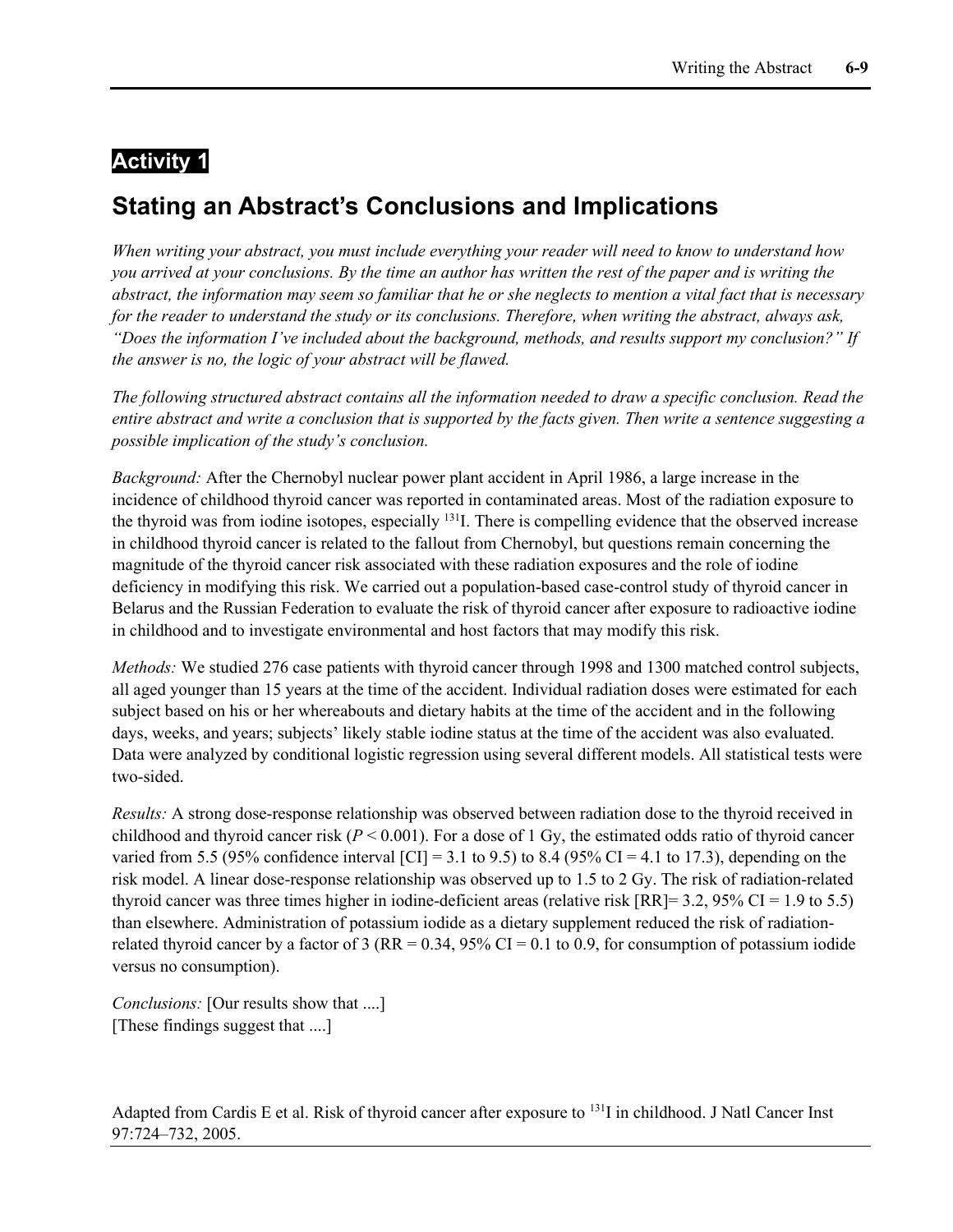### **Solution to Activity 1, Stating an Abstract's Conclusions and Implications**

*The authors accomplished their purpose—they quantified the risk of thyroid cancer and identified environmental and host modifiers of this risk. Note that both the conclusions and the implication that appear below are supported by the major findings reported in the Results paragraph of the abstract.*

Conclusions: Children exposed to 131I at doses like those seen after the Chernobyl accident have a significantly increased risk of thyroid cancer, and this risk is dose dependent. Both iodine deficiency and iodine supplementation appear to modify this risk. These results have important public health implications: stable iodine supplementation in iodine-deficient populations may substantially reduce the risk of thyroid cancer in case of exposure to radioactive iodine in childhood.

Adapted from Cardis E et al. Risk of thyroid cancer after exposure to 131I in childhood. J Natl Cancer Inst 97:724–732, 2005.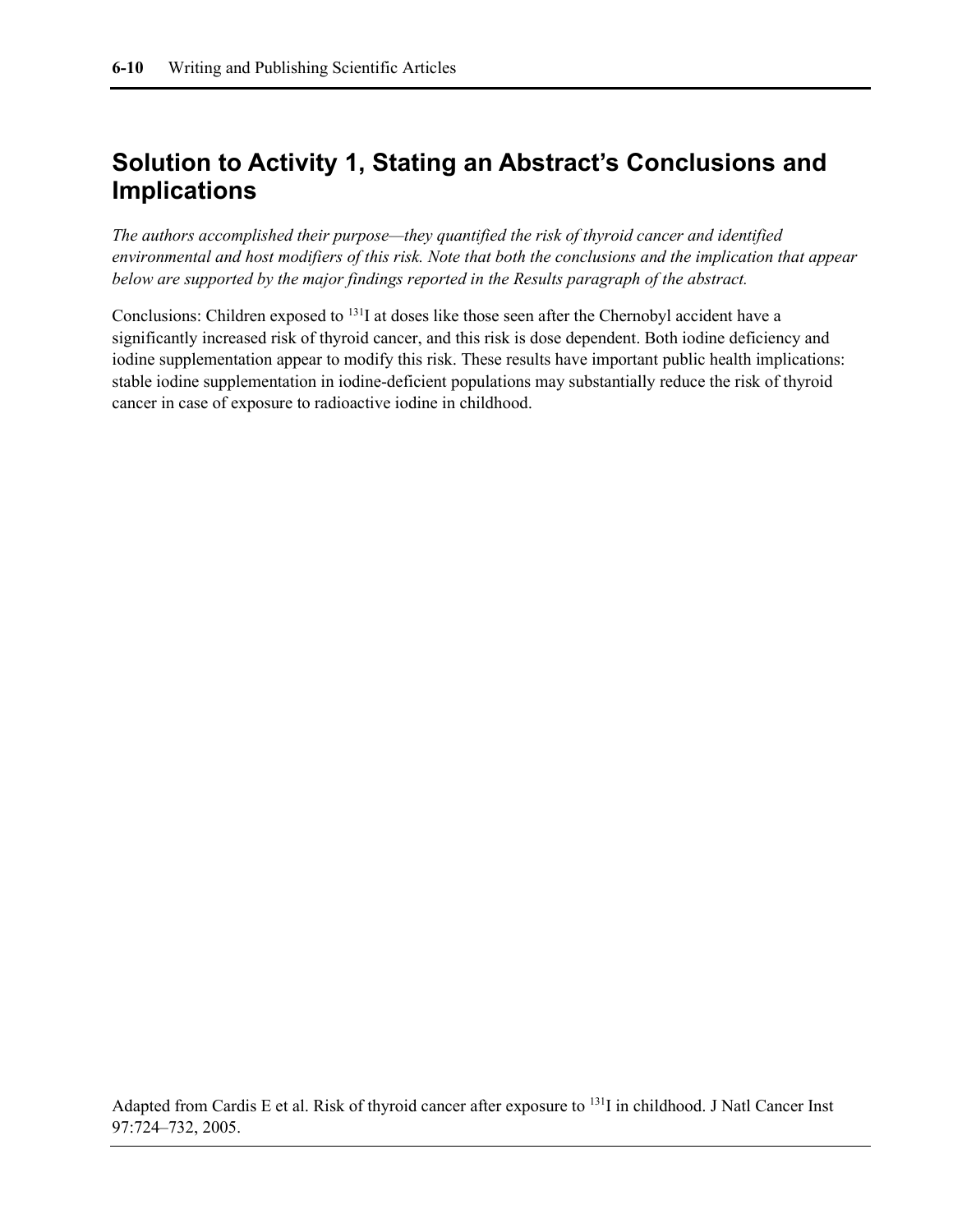### **Abstract Section Worksheet**

- Include information that reflects the information in the paper.
- Include information that highlights the study's importance.
- Do not include information that is not in the paper.
- Do not make reference to tables or figures.
- Use wording for hypothesis/purpose statement and conclusion(s) that is similar to or the same as that in the paper.

#### **Background**

rationale for study and gap in knowledge (1 or 2 sentences)

hypothesis or purpose statement (1 sentence)

general experimental design (optional)

#### **Methods (and a result for every method)**

- **1**
- **2**
- **3**

**4**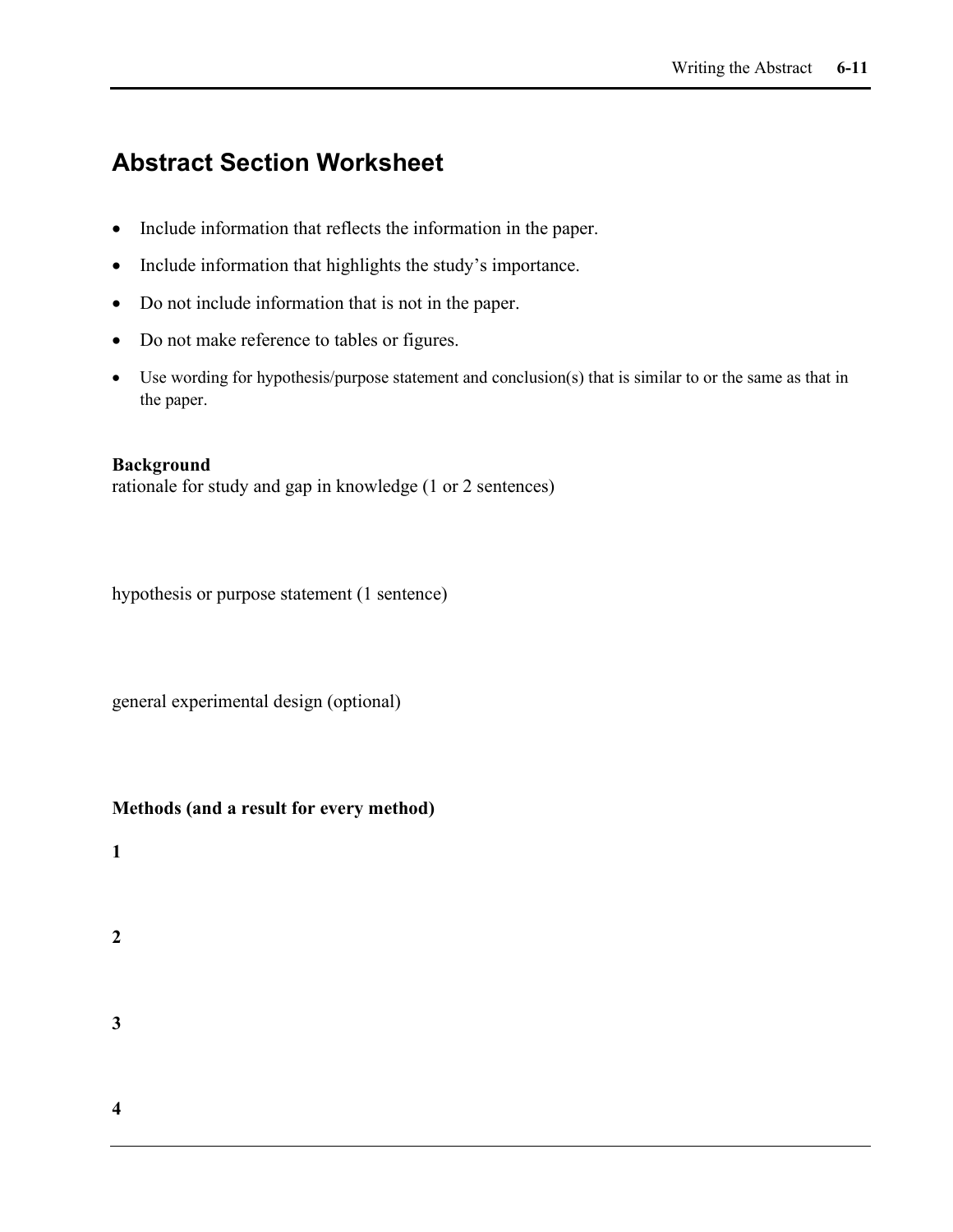#### **Etc.**

#### **Results (and a method for every result)**

| $\mathbf{1}$            |  |  |  |
|-------------------------|--|--|--|
| $\boldsymbol{2}$        |  |  |  |
| $\mathbf{3}$            |  |  |  |
| $\overline{\mathbf{4}}$ |  |  |  |

**Etc.**